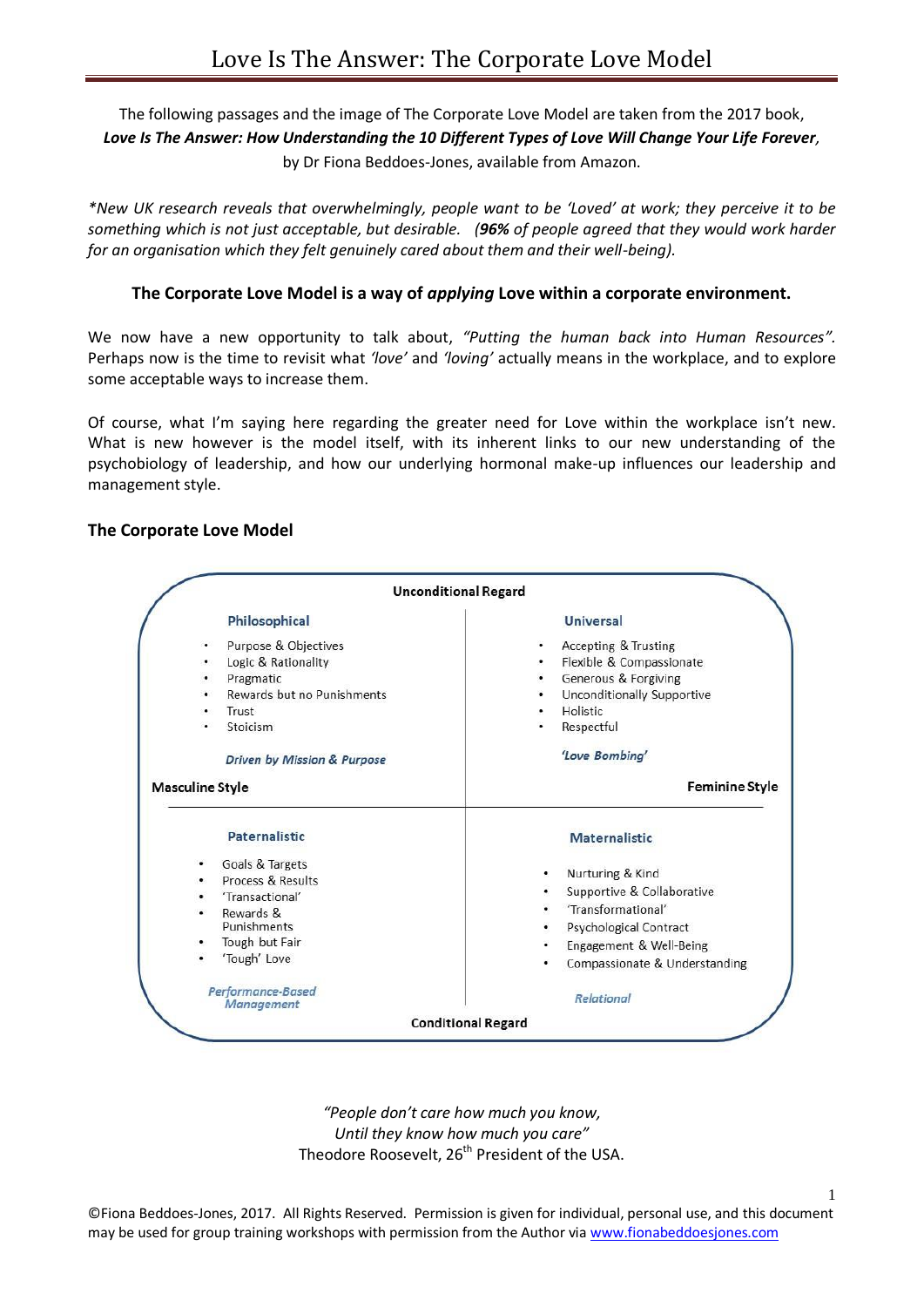#### **Understanding your Leadership and Management Style**

Your natural preference points on the scales and your levels of flexibility to move along each of the two axes, forms part of your personal *underpinning philosophy of leadership*. Understanding our own personal philosophy of leadership, i.e. being self-aware around our beliefs and values regarding other people and how best to lead and manage them, is critical to becoming a good leader and manager. It links to the ideas of being self and others-aware and is a necessary part of our own Authentic Leadership journey.

## **Advantages of each Quadrant on the Corporate Love Model**

**A Paternal Style** (Masculine Leadership Style with Conditional Regard) A *Paternalistic* approach is usually operational rather than strategic in its orientation. With its focus on goals, targets, process, procedures and objective measurements, a *Paternalistic Style*, to which the closest description is *Performance-Based Management*, will always get results. It even gets the best out of some people. That's to say, people who are generally task-focused and who respond well to clear rules and defined boundaries. There is an emphasis on control and on reporting, so it's easy to compare current with past performance and to build on it. Systems, procedures and protocols will all be in place, so it's a transparent, and tough but fair organisational culture.

## **A Maternal Style** (Feminine Leadership Style with Conditional Regard)

Employees will feel well cared for, nurtured and supported within a Maternalistic culture where the focus is *Relational*, i.e. people-focused on compassion, understanding and collaborative working to achieve organisational results. Very often rewards and benefits will be flexible, or even designed so employees put together their own unique package, which suits their work/life balance. Even though sanctions will still be in place to manage poor performance, the ethos will always be on taking a supportive and nurturing approach. The *psychological contract*, (unwritten understandings about the relationship), is recognised as being critical to the employment relationship, which is viewed as being mutually beneficial and ideally, a long-term one.

## **A Philosophical Style** (Masculine Leadership Style with Unconditional Regard)

This is the quadrant where many charities and Charitable Trusts sit, as they are driven by the ideals of their stated Mission or Purpose. Here, they often rely on volunteers to help them achieve their objectives. The organisation takes a pragmatic and stoic approach where people are trusted to perform and there are very few, if any sanctions in place if they don't. The organisation may have quite well-defined systems and procedures in place to manage things, however, it is very difficult to discipline volunteers as,, by definition, they are not employees and have no contract of employment. Therefore, non-performance, or poor behaviours are often accepted and seemingly overlooked.

## **A Universal Style** (Feminine Leadership Style with Unconditional Regard)

A nurturing, caring and supportive culture where people are trusted absolutely to do their best. Everyone genuinely feels valued and the inclusive and collaborative working environment is one where people talk about being part of a 'family'. Employees genuinely Love the organisation and feel immensely proud of what its achieved. Morale and motivation are high, as are engagement and discretionary effort. Turnover and employee absenteeism are low. Measures of well-being and happiness are also high. Mistakes, while not encouraged, are forgiven and seen as learning opportunities. Employees feel accepted and genuinely valued for all that they are and they are encouraged to bring 'all of themselves' to work; those things which make them unique and special as human beings. Employee diversity is lived in the organisation, it's not simply a paragraph laminated in the Values Statement.